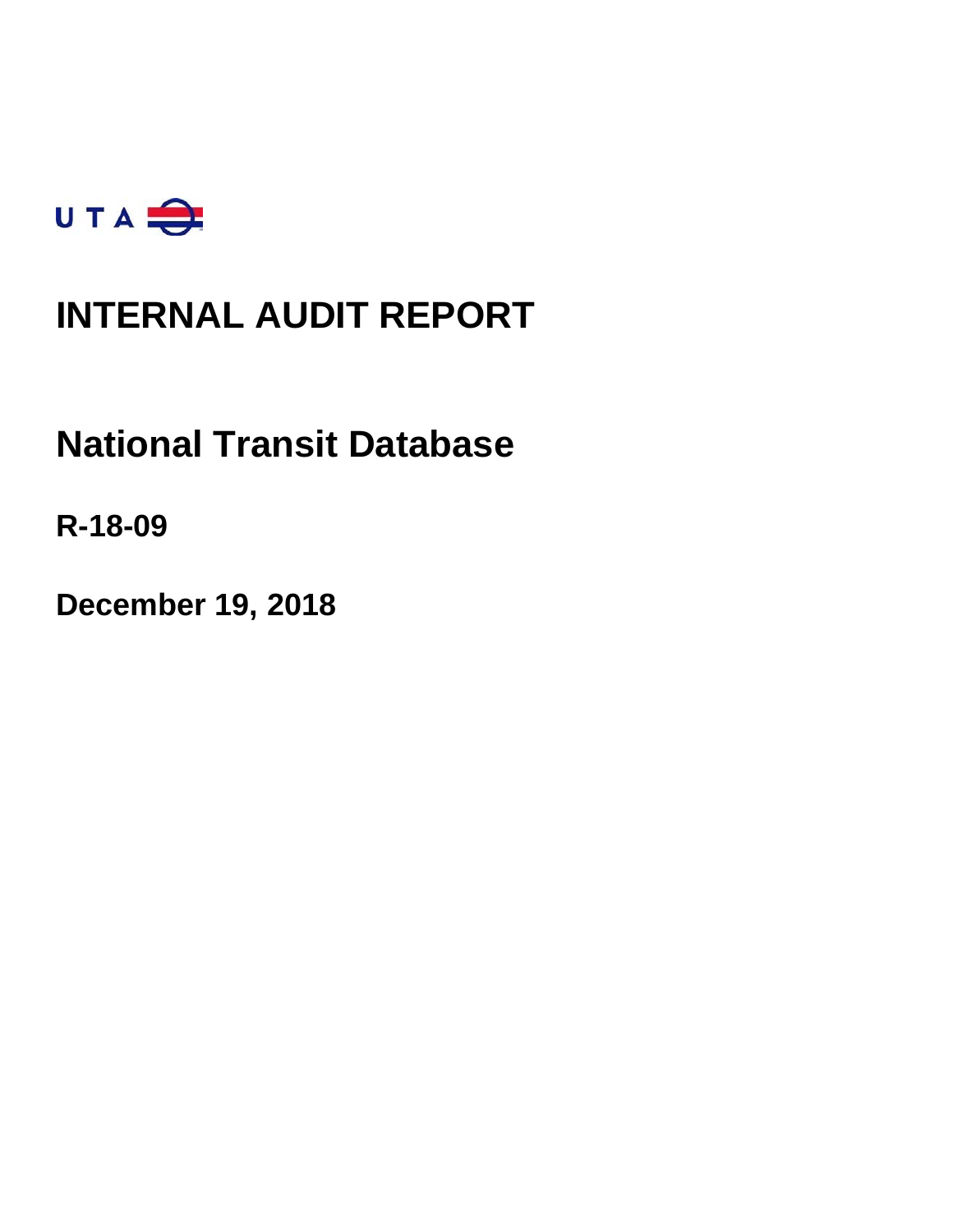# **Executive Summary**

### **Introduction**

In conjunction with the Board of Trustees' Audit Committee, Internal Audit (IA) developed a risk-based annual audit plan. All of the audits on the audit plan are conducted in accordance with the International Standards for the Professional Practice of Internal Audit, published by the Institute for Internal Auditors (IIA), and provide several benefits:

- Management's continuous improvement efforts are enhanced
- Compliance is verified and shortfalls are identified so that they can be corrected
- Board of Trustee oversight of governance, control, and risk management is strengthened

All of these benefits contribute toward the Board of Trustees' strategic plan focus areas of:

- Customer Service Improve products, services, accessibility, and mobility
- Leadership and Advocacy Address current and future transportation challenges
- Access to Opportunity Enrich transit access and quality of life
- Strategic Funding Be wise stewards of public resources
- Workplace of the Future Foster dynamic, diverse, and engaged employees

As part of the 2018 audit plan, Internal Audit was directed by the Utah Transit Authority (UTA) Board of Trustees to perform an audit to determine if UTA had adequately addressed the 2015 National Transit Database (NTD) independent auditor findings. The preliminary assessment was performed in preparation for the 2016 independent auditor procedures and subsequent report and included both management findings and observations of management's progress against the independent auditor's findings. The audit includes a final status of the internal audit findings and excludes further consideration of the independent auditor's observations. The preliminary audit was concluded in May 2017 and the final audit report was completed in October 2018.

### **Background and Functional Overview**

The Vice President of Finance for the Utah Transit Authority (UTA) provided a functional overview of the NTD reporting process to provide context to this report. Please note that all of the statements made are assertions by the Vice President of Finance and were not assessed by IA.

The National Transit Database (NTD) collects financial and service information from public transportation agencies across the country and requires that all transit agencies report performance data and statistics that the Federal Transit Administration (FTA) then submits to Congress for review. As a full reporter, the Utah Transit Authority (UTA) is required to report both annually and monthly to the NTD. In the annual report, UTA provides a summary of transit characteristics including financial, operational, and asset statistics. The monthly report includes operating statistics such as passenger trips, vehicle miles and vehicle hours.

The data submitted to the NTD is used to allocate FTA grant funding and to report operation statistics of UTA's transit system to the federal government, other agencies, researchers, and the public at large. It is a critical responsibility of UTA to ensure that the data is as accurate as possible and to ensure that systems are in place to monitor, review, and check that UTA is being a faithful steward of the data that belong to its operations.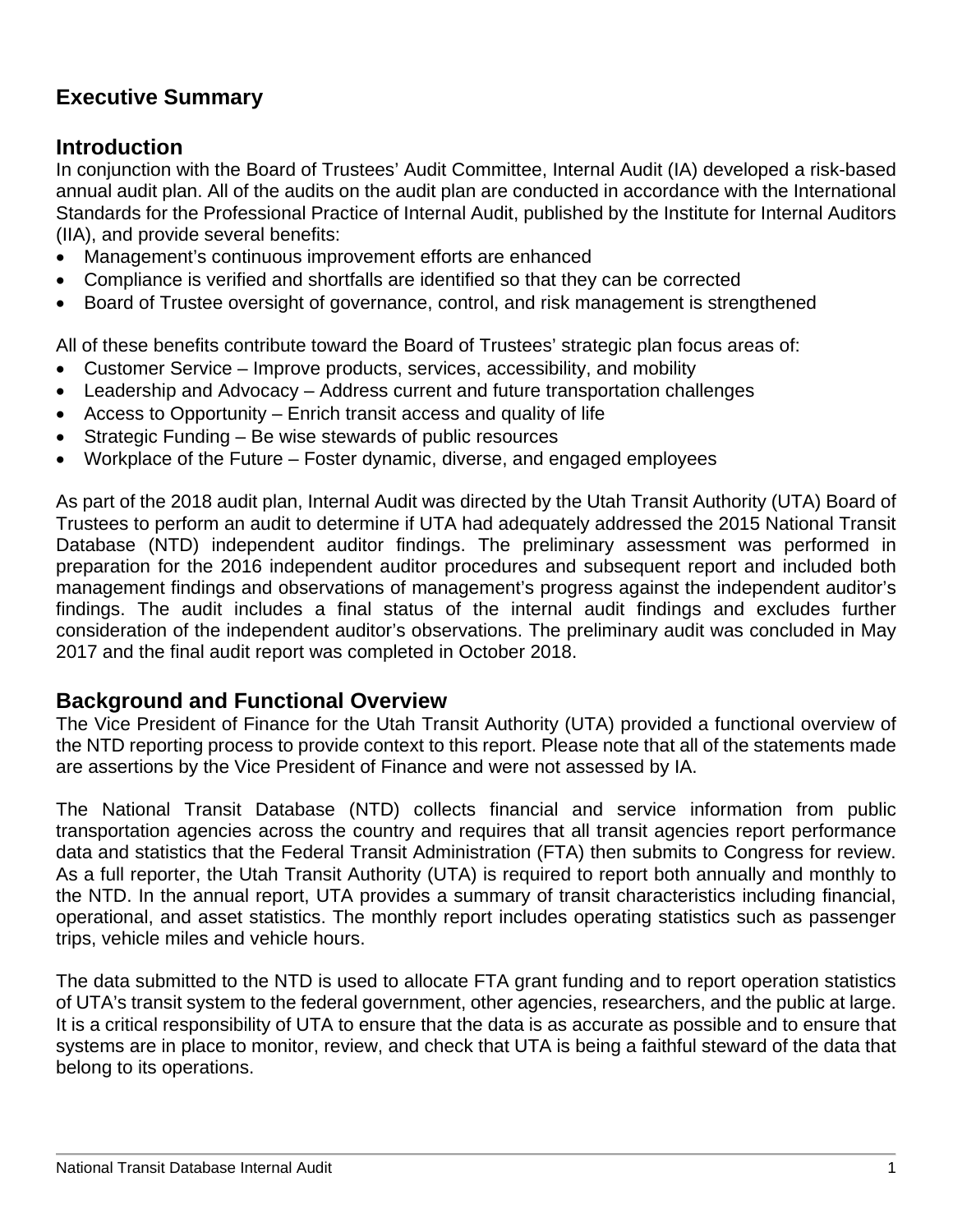Some initiatives which have been put in place to improve the accuracy and reliability of NTD data include:

- A biannual review and audit of the submitted data.
- Implementing the automation of submitted data to reduce the likelihood of transposition and human errors.
- Increased scrutiny of year over year data trends to help aid in validating data.
- Monthly Regional General Manager (RGM) review and approval.

NTD data is gathered through the use of software supplied by the Trapeze Software Group and is used to administer the operations of UTA's rail, buses and vanpool. Trapeze software gathers daily records from 944 operators and 1000+ revenue vehicles daily. The vanpool data is collected from RidePro software (a subsidiary of Trapeze) and tracks 350-490 vans and reports the day to day activities of the vanpool.

UTA has engaged its external auditors to perform procedures as required by the FTA in relation to the NTD and provide a report of their findings. Those procedures included testing over the NTD reporting process. Over the course of those annual procedures, there have been a significant reduction in the number of findings, asserting that reporting and accuracy have been greatly improved.

### **Objectives and Scope**

The period of the preliminary audit was January 1, 2016, through December 31, 2016 with the completion of the audit work focusing on October 1, 2017 through September 30, 2018.

The primary focus of the internal audit included:

- Independent reviews of source and accumulation data
- Passenger miles traveled (PMT) sampling
- PMT reporting

The following areas were considered outside the scope of the internal audit:

- Underlying accuracy of NTD data, including how the data is gathered, defined, and reported at the operational level
- Aspects of the NTD process not addressed in the 2015 Independent Auditor Statement findings.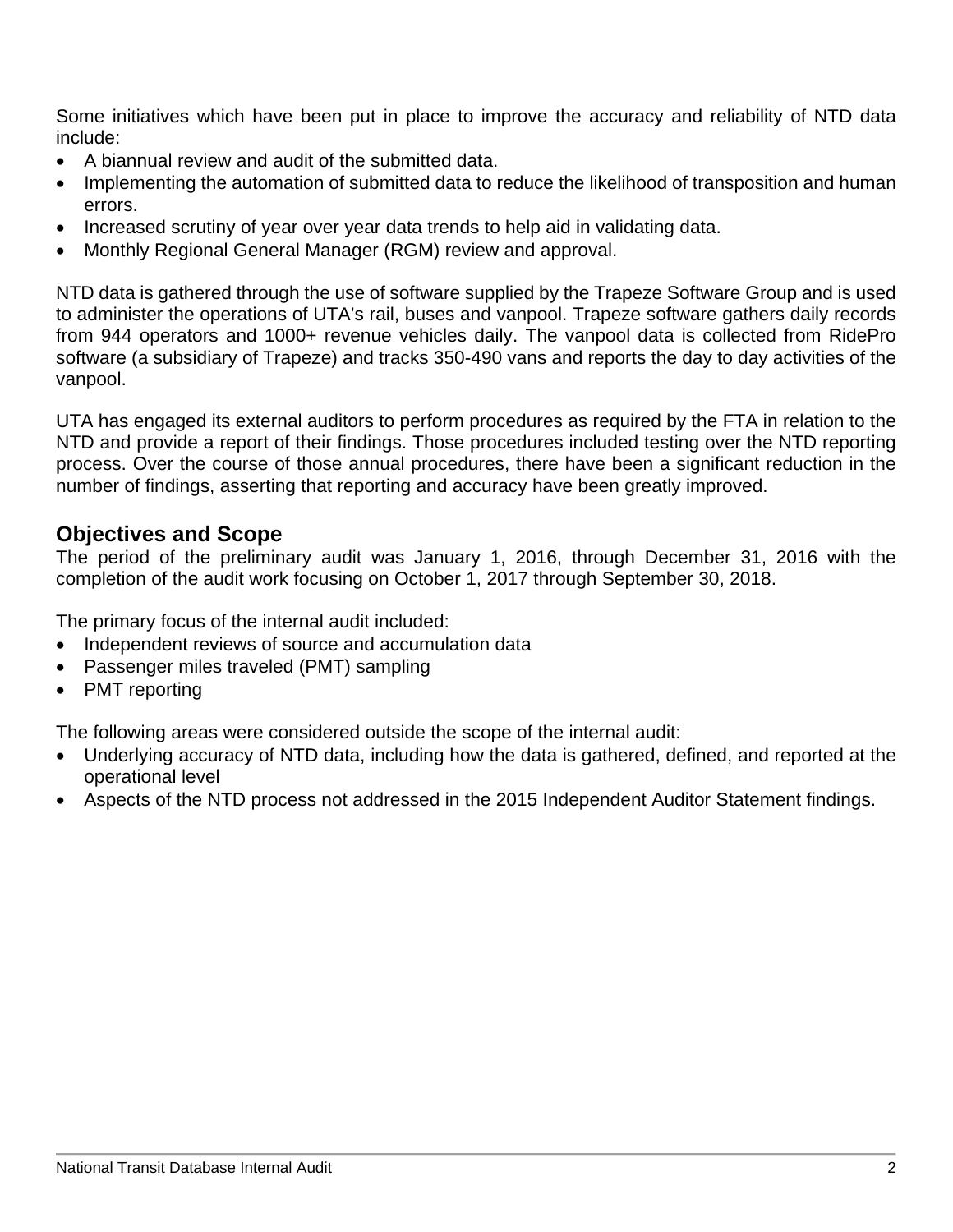### **Audit Conclusion**

### **Audit Report Rating\***

This audit revealed improvements in the NTD reporting process through implementation of some data validation procedures and a monthly Regional General Manager (RGM) review and approval of reported NTD data as well as increased communication noted between UTA and the NTD Analyst. However, these improvements were made outside the adoption of a Policy or set of standard operating procedures (SOPs). Improvements identified were more likely due to the reliance on the expertise of individual employees rather than on adequate governance.

Without adequate governance and clear guidelines UTA is still at elevated risk not meeting the NTD's requirements of accurate, complete, and timely NTD reporting as well as adequate retention of source documentation. Should key employees leave without the documentation of best practices in place, UTA faces increased risk of non-compliance with NTD requirements.

A draft Policy and SOP was created but not necessarily shared or adopted by key stakeholders. Without key stakeholder input there is an increased risk that policies and procedures are not observed due to being invalid or incomplete or as a result of lack of buy in from key participants.

As evidenced through a significant reduction of findings in the most recent National Transit Database (NTD) agreed upon procedures (AUP) report from the external auditors, accuracy in reporting appears to be much improved. However, it is important to note that for an AUP engagement the procedures are much more limited in scope as compared to an audit or review engagement and the results of an AUP do not include an opinion or other assurance on UTA's internal controls. Therefore, it remains important that management continually review the reporting process for areas of improvement.

While this report details the results of the audit based on limited sample testing, the responsibility for the maintenance of an effective system of internal control and the prevention and detection of irregularities and fraud rests with management.

\*Rating is defined in Appendix 2

Internal Audit would like to thank management and staff for their co-operation and assistance during the audit.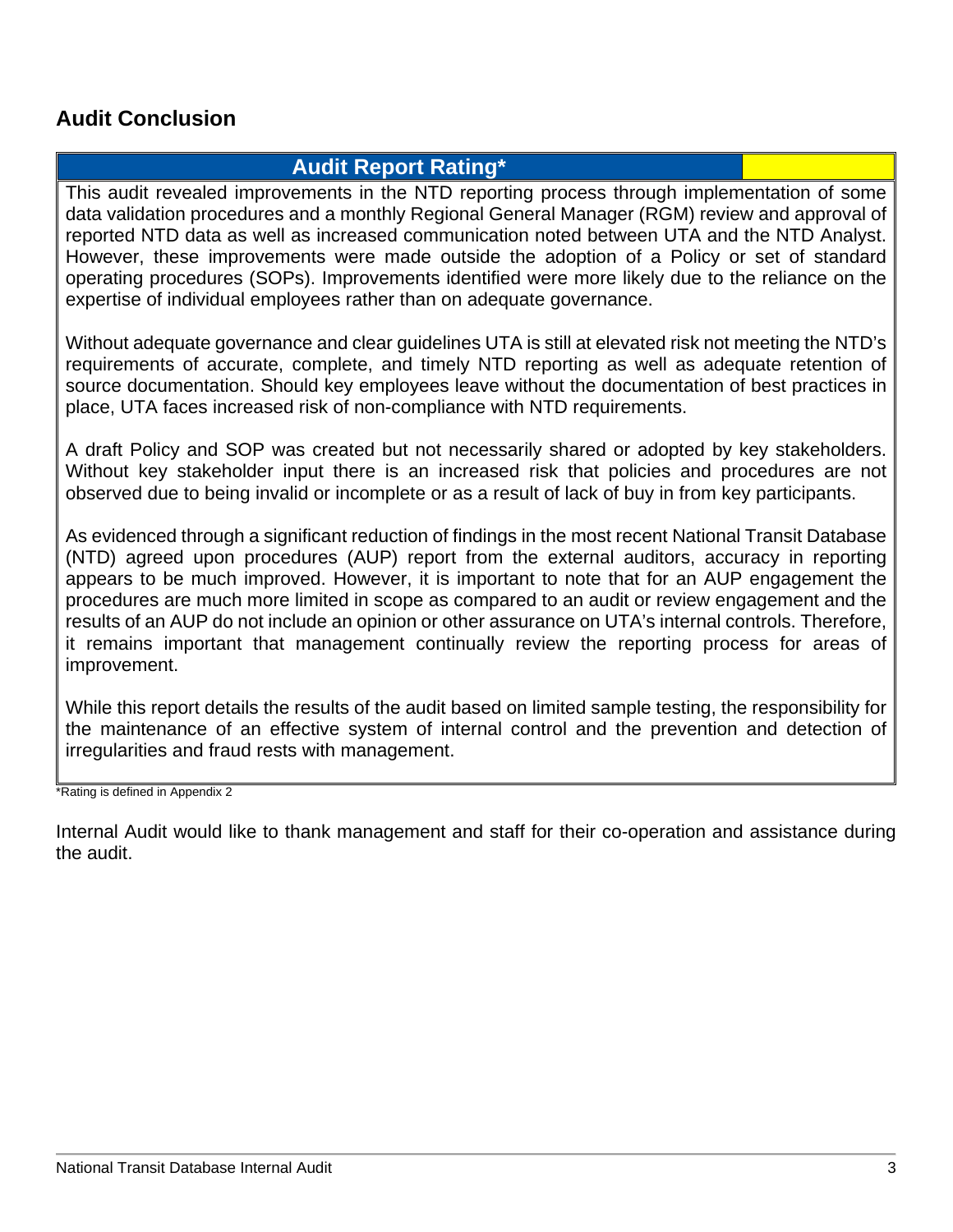### **Table of Contents**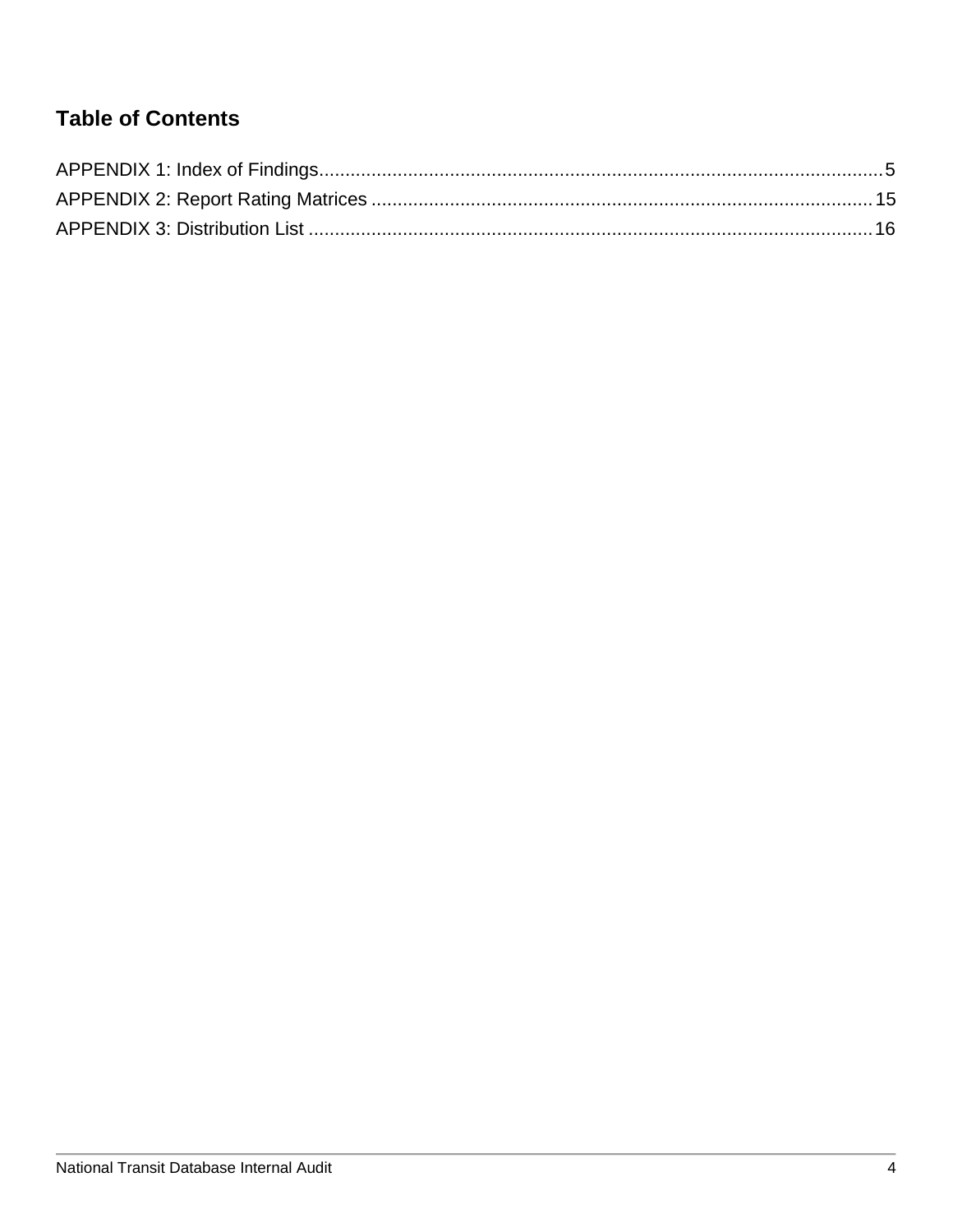# <span id="page-5-0"></span>**Index of Findings**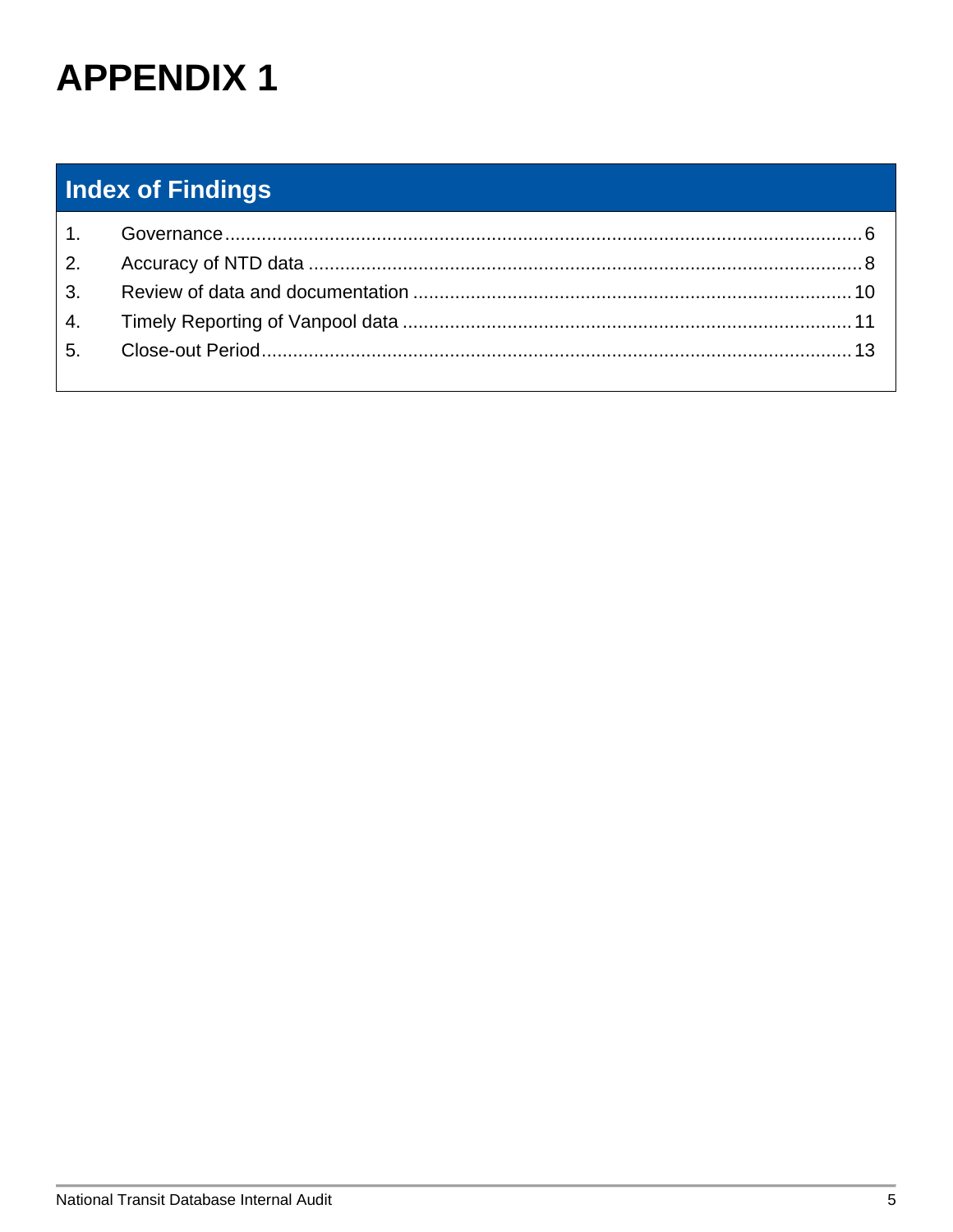### <span id="page-6-0"></span>**1. Governance**

#### **Preliminary Finding R-17-4-1 High High High**

Criteria:

Governance is the combination of processes and structures implemented by the board and management to inform, direct, manage, and monitor the activities of the organization toward the achievement of its objectives.

### Condition:

While some aspects of NTD reporting are the responsibility of specific individuals as indicated by an "NTD Responsibility Reference Guide", overall ownership of the NTD process, including data gathering, accumulation, and reporting assigned could not be found. There was no clear, documented assignment of responsibility for the following functions:

- Aligning UTA's NTD reporting processes with the NTD Policy Manual
- All areas of data gathering, accumulation, and reporting
- Reviewing source documentation, summary documentation and amounts submitted to NTD
- Monitoring and maintaining Urbanized Area (UZA) allocations and supporting documentation
- Communicating with NTD on issues such as updating operating expenditures if adjustments are made after the annual NTD report due date

### Root/Cause Analysis:

Data reported to NTD is derived from a variety of sources from within UTA, across several functions and business units. While each stakeholder contributes to the process, responsibility for managing the overall process, gathering and accumulating data and reporting to the NTD is not documented or well understood.

#### Recommendations

- Responsibility for the overall NTD reporting process, as well as management of the process, data gathering, data accumulation, and reporting functions should be assigned ownership by UTA management in a policy.
- Policies and procedures that align UTA's processes with NTD's standards should be designed with input from responsible parties, including, but not limited to, the following areas:
	- Roles and responsibilities for each area of data gathering, accumulation, and reporting
	- Ownership, timing, and objectives of reviews
	- Responsibility for identifying and retaining NTD reporting supporting documentation
	- Responsibility for communicating questions and concerns to the NTD and how to do so

| Management Agreement | Owner         | Target Completion Date |
|----------------------|---------------|------------------------|
| Yes                  | VP of Finance | August 31, 2017        |

Responsibility for providing each piece of NTD data was defined in Fall of 2013 in the Comptroller's NTD Responsibility Reference Guide. Regular meetings of key staff have been held since then to continue to improve NTD reporting. As a result of this staff work and strong oversight by the Comptroller, FTA accepted the 2014 NTD report with some comments (no issues with data) and the 2015 NTD report was accepted without any comments or issues. It is my understanding this means the information in the NTD report is materially correct.

The NTD Responsibility Reference Guide is a reference guide for Finance and department staff for the identification of roles and responsibilities associated with each line of information required to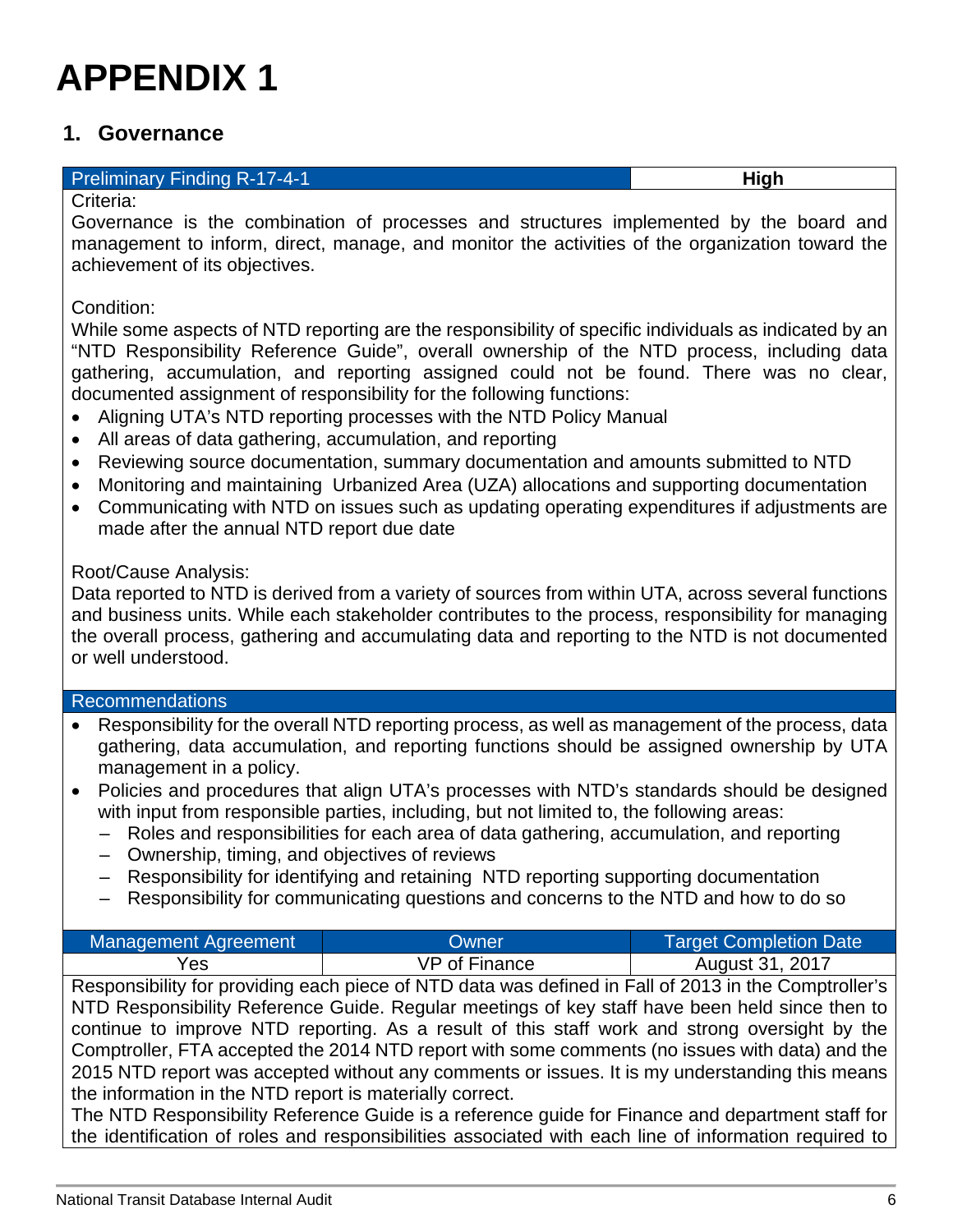complete the NTD monthly and annual reports. The Finance Department is responsible for maintaining the NTD Responsibility Reference Guide. We agree this Guide can be strengthened by including review and timeline requirements.

We will more clearly define Vice President, Chief Officer, and Regional General Manager roles and responsibility for development of their own department's processes for gathering, accumulating, validating, reviewing, and reporting. We will also specify the need to have written procedures, including identification of the tools used to collect, record, and report NTD data.

#### Final Status **Medium**

Both an NTD Policy and standard operating procedures (SOP) were drafted, however, neither were adopted during the audit period or field work. IA also noted that key stakeholders may not have been adequately informed or consulted in the drafting of the Policy and SOP. The lack of adopted policies and procedures resulted in the increased risk that users were not aware of, or following best practices.

The annual NTD Policy Manual is published by the NTD to assist reporting agencies in defining NTD terms and requirements. This manual assists users in aligning their responsibilities with minimum NTD standards for reporting processes. A process was not undertaken in the creation of the draft Policy or SOP to confirm that each aligned with the NTD Policy Manual.

The draft Policy did assign ownership for the overall NTD reporting process as well as for all areas of data gathering, accumulation, and reporting. A single point of contact was identified for communication with the NTD analyst. Additionally, the draft Policy also assigned responsibility, through a separate, but referenced, responsibility chart, for departments to create their own review processes for assigned NTD areas.

Recommendations:

- The draft Policy and SOP should be shared with all responsible parties identified prior to adoption and those parties should have the opportunity to give feedback
- Management should identify the source documents for each data item reported to NTD and assign the document retention responsibility to the appropriate department
- A comprehensive process of independent review of monthly and annually reported NTD data should be designed and implemented, which gives assurance that what appears on the NTD website agrees to Manager approved data as well as to source documents
- The timing, standard, and objectives of reviews throughout the NTD reporting process should be documented in the SOP

| Management Agreement | Owner         | <b>Target Completion Date</b> |
|----------------------|---------------|-------------------------------|
| Yes                  | VP of Finance | July 31, 2019                 |

Accounting has created the high level policy for NTD that has been through Policy Committee in November 2018. That policy identifies all the information that is need to submit the Annual NTD report and the responsible parties to generate that information. Over the next few months all departments assigned will need to start developing Standard Operating Procedures that specifically identify the source documents and retention of the those documents. For the 2018 submission, the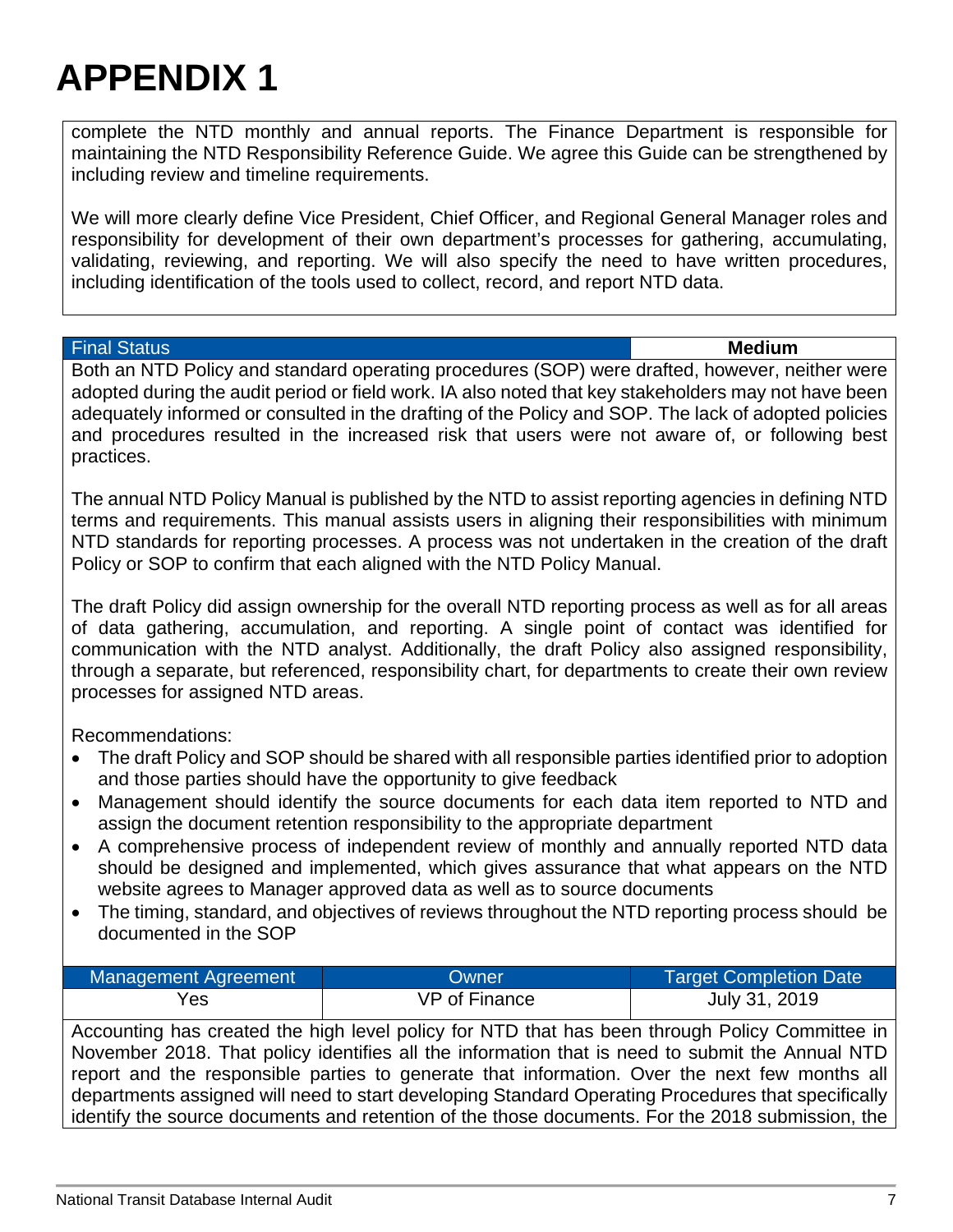Accounting office has created a Standard Operating Procedure documenting the manual paper process as it stands for limited set of data that is reported on a monthly basis and certified at the annual submission by the Executive Director. Starting January 2019, that manual process is being automated for unlinked passenger trips, revenue service miles and revenue service hours so a new Standard Operating Procedure will be designed for those data sets in 2019.

Given the breadth (number of departments assigned to create SOPs) and the timing (year-end, the annual NTD submission in April 2019, and the next UTA triennial in Summer 2019) Accounting is asking for more time on this finding to develop a comprehensive review process that incorporates these undeveloped departmental SOPs.

### <span id="page-8-0"></span>**2. Accuracy of NTD data**

#### **Preliminary Finding R-17-4-2 High High**

Criteria:

NTD Policy requires that the transit agency CEO endorse and attest to the accuracy of the agency's annual NTD report, as well as certify that procedures are documented and that internal controls are in place to ensure data accuracy.

Condition:

- Three (30%) of the 10 PMT Monthly Report amounts were not accurate and did not agree to amounts reported on source spreadsheets
- 2016 PMT data that meets NTD standards for the directly operated and purchased transportation flex bus modes has not been gathered, and therefore cannot be accurately reported

Root/Cause Analysis:

Several aspects of the NTD reporting process are manual in nature. Data is gathered from various individuals and systems, using multiple spreadsheets (reporting templates).

While reporting templates were initially designed with controls such as validating formulas and the name of the preparer, many of these controls have been lost over time. The manual nature of the process and the number of individuals involved, results in a greater risk of inaccurate data reporting.

In addition, there were no documented standard operating procedures to direct responsible parties on how to perform critical tasks, such as PMT sampling.

#### Recommendations

- Management should review the current reporting process to eliminate redundancies and embed controls where possible
- Management should assess how and where automation of the process of gathering, accumulating, and reporting data to the NTD could be implemented to improve timeliness and accuracy
- Management should implement independent reviews of the reported information at critical points within the process. The reviews should be designed to facilitate the accuracy of reporting and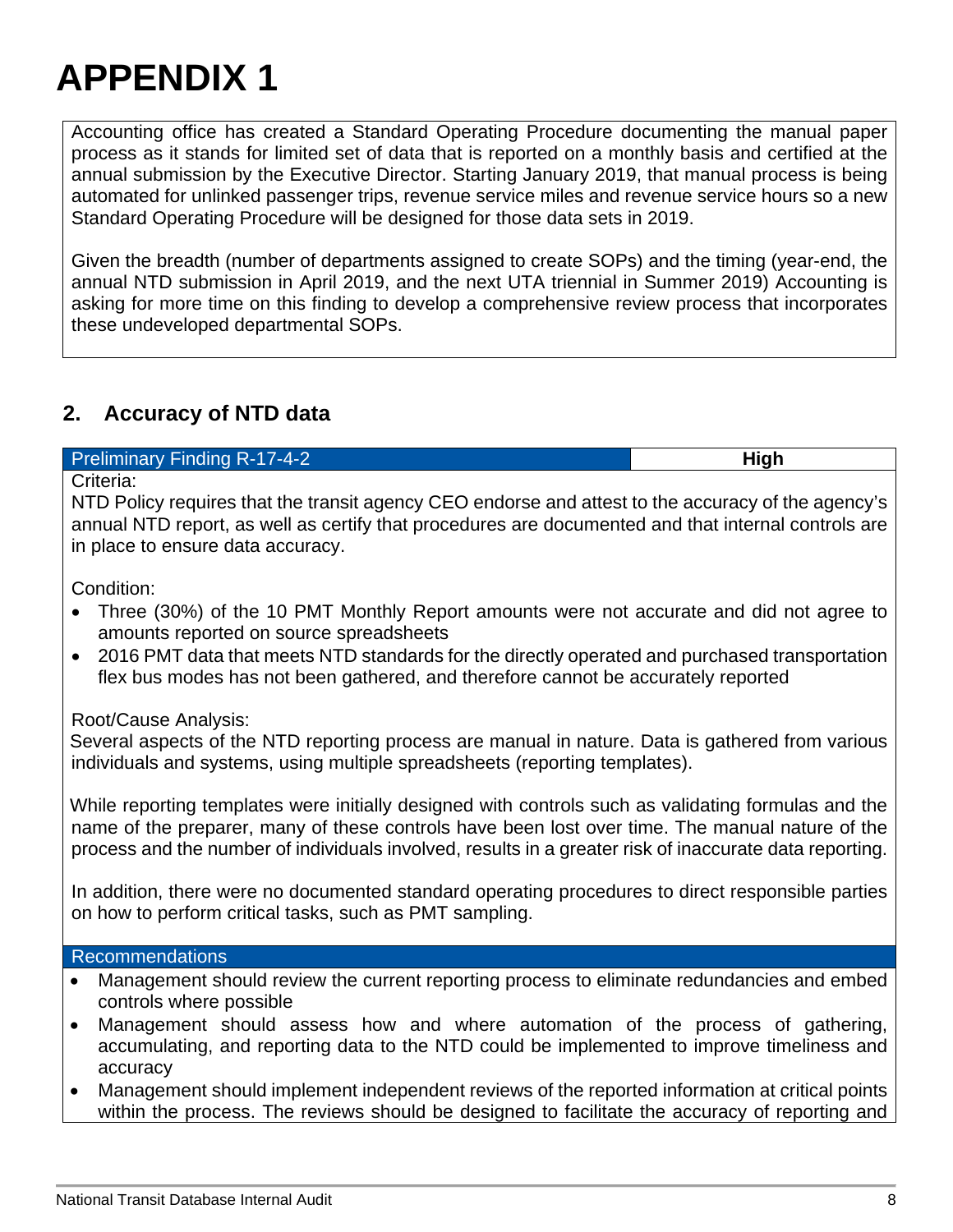supporting documentation. Independent reviews should align with those required in the NTD Policy Manual

| Management Agreement | Owner                | <b>Target Completion Date</b> |
|----------------------|----------------------|-------------------------------|
| Yes                  | <b>VP</b> of Finance | August 31, 2017               |

We will document the reporting process used to complete the required NTD monthly and annual reports. This will include templates, template instructions, revision instructions, and the process flowchart which includes validation after the information has been compiled but prior to submission. As noted in item 1 above, procedures to support the actual collection of the data reported is the responsibility of the designee identified in the NTD Responsibility Reference Guide.

Finance staff will use an inter-disciplinary team to review options for improving/automating the reporting process and inserting independent reviews at critical points (such as manual entry of data from a source document to NTD).

Final Status **Medium**

There were no processes identified for reported data from the NTD website to be agreed back to NTD data approved by Regional General Managers (RGM) and other UTA parties responsible for NTD data collection and reporting on a monthly or annual basis.

A process of mid-year and year-end validation was in place for certain NTD data items, however, the process did not include all data reported on a monthly or annual basis. The audit trail for most of the samples was weak because the months sampled were not always recorded on the tracking file.

Recommendations:

- Management should undertake a process of identifying all monthly and annual data reported to NTD and map them back from the NTD website through to internal reporting, aggregation, and the source document
- An independent review should be implemented, which assesses the accuracy, validity, and completeness of monthly and annually reported data as it appears on the NTD website
- The overall map of NTD data (recommended above) should be assessed against the existing system review and validation to identify any gaps

| Management Agreement | <b>Owner</b>         | <b>Target Completion Date</b> |
|----------------------|----------------------|-------------------------------|
| Yes                  | <b>VP of Finance</b> | July 31, 2019                 |

Accounting will develop a process of submission, review and reconciliation for all data submitted monthly and aggregated annually after departments are able to understand their assigned responsible data sets and develop SOPs that address accuracy.

Given the breadth (number of departments assigned to create SOPs) and the timing (year-end, the annual NTD submission in April 2019, and the next UTA triennial in Summer 2019) Accounting is asking for more time on this finding to develop a comprehensive review process that incorporates these undeveloped departmental SOPs.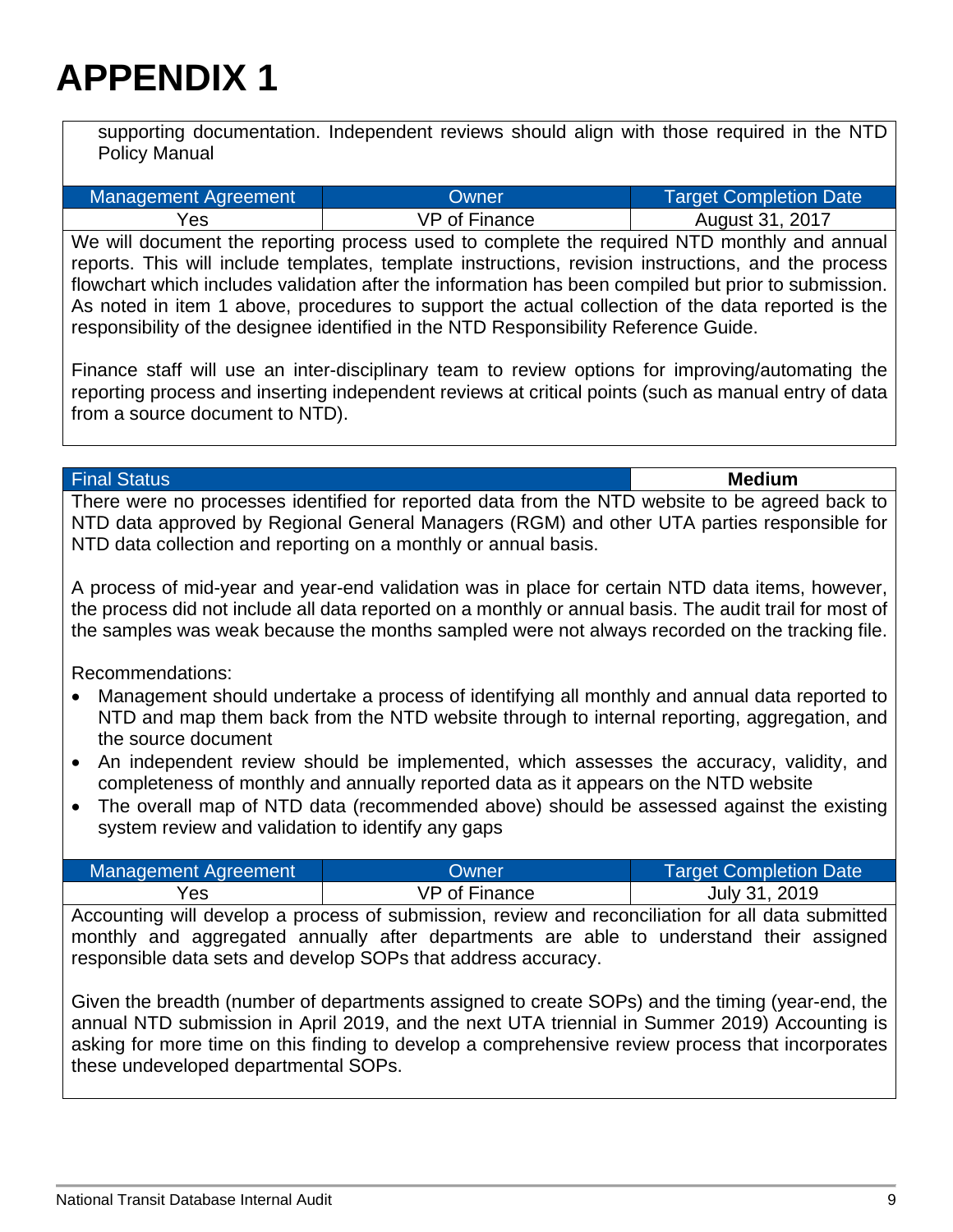### <span id="page-10-0"></span>**3. Review of data and documentation**

#### Preliminary Finding R-17-4-3 **High**

#### Criteria:

The NTD Policy Manual, as well as best practices recommend that consistent, independent reviews be performed, and documented, at critical points in the NTD reporting process. Critical points include, but are not limited to: source documentation, accumulation templates, reporting templates, and NTD system reporting.

Condition:

Although an RGM review and sign-off was instituted for NTD data, the process is not well understood, consistent, or sufficient to comply with NTD requirements.

- For 4 (29%) of the 14 RGM sign-offs reviewed, no date of review was noted
- The RGM review is not always completed prior to data being entered into the NTD system.
- There is no process to agree information recorded on the NTD system to the data reviewed and approved by RGMs
- Reviews performed do not include source documents and data summaries, that would help ensure completeness, accuracy, and reasonableness of the data

### Root/Cause Analysis:

There are no written policies and procedures defining control activities to be performed. The responsibility to align UTA processes with NTD policies and standards has not been assigned by management.

#### Recommendation

- The objectives of reviews should be documented
- Reviews should occur at critical points throughout the reporting process, including final data reported to NTD
- Documented procedures should include reviews of source documents and data summaries to ensure the completeness, accuracy, and reasonableness of the information reported
- The date that NTD reports are prepared and the date they are reviewed should be documented

| Management Agreement | Owner                                                                                          | Target Completion Date |
|----------------------|------------------------------------------------------------------------------------------------|------------------------|
| Yes.                 | VP of Finance                                                                                  | August 31, 2017        |
|                      | The NTD Responsibility Reference Guide will be updated to include date requirements on the RGM |                        |

review sign-offs. In addition, the Guide will also be updated to include submission requirement dates. As noted in item 1 above, departments will be required to document their procedures to include necessary reviews.

#### Final Status **Medium**

The objectives of the RGM/Manager review signoffs were not documented in the draft NTD Policy or SOP. Although the draft SOP did assign the monthly timing for RGM reports to be created and sent as well as the final reporting dates to the NTD, it did not specify what date the RGM approval should be completed by. As noted in the Final Status for finding 2 above, there was no review of monthly or annual data as recorded on the NTD website.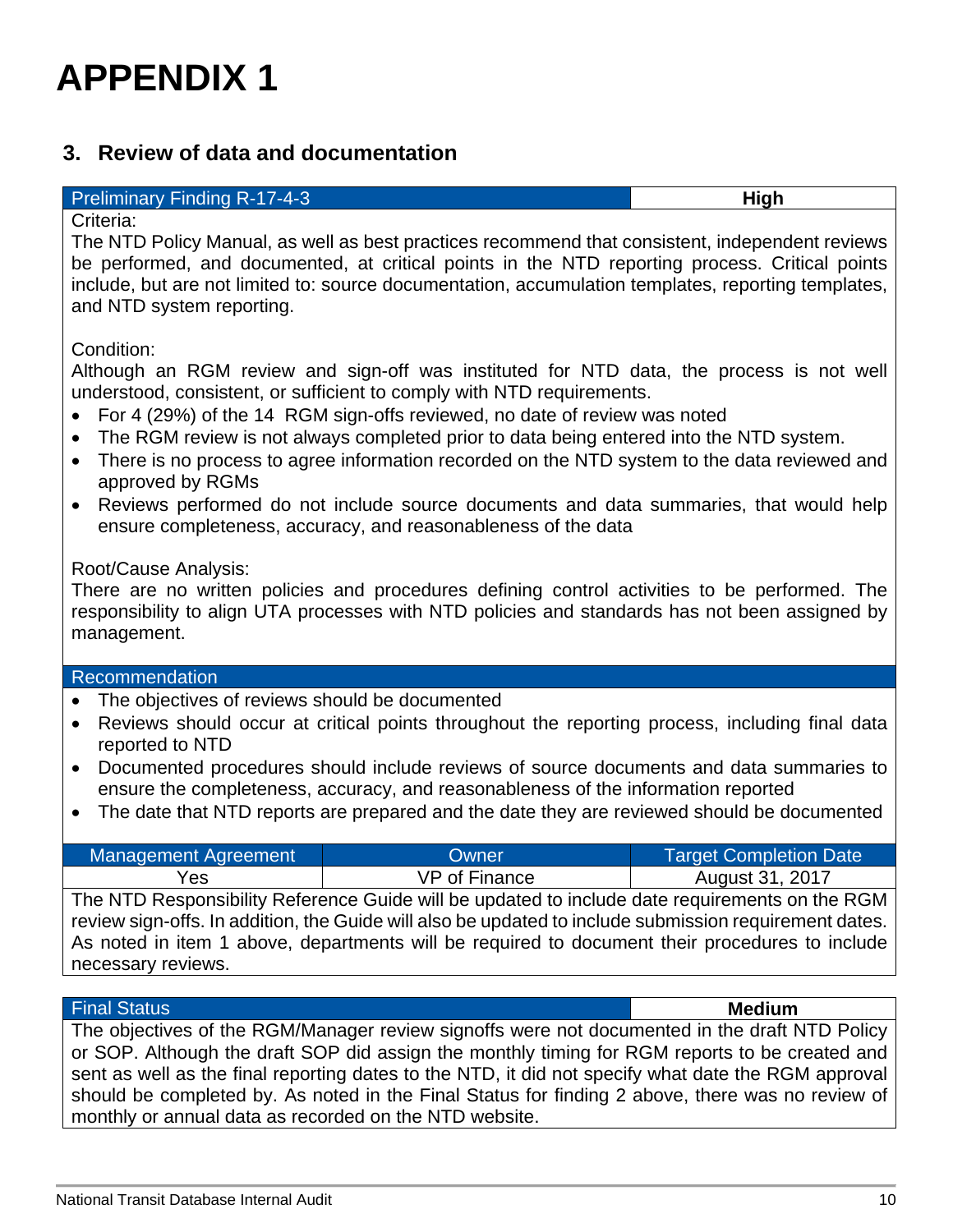Testing of RGM approvals (April 2018 through August 2018) revealed the following:

- Accountant records showed that 13 out of the 45 required approvals were not provided
- For 7 of the 32 approvals on file selected for further review, 5 were dated after the monthly deadline requirement for NTD reporting

Recommendations:

- Management should ensure that a comprehensive system of review is in place for NTD data as recommended in the Final Status for Finding 2 above
- For each review control designed and implemented as part of a comprehensive system, Management should identify and document the specific objectives of that review, including timing requirements, documentation retention requirements, and the assertion(s) being provided with the sign-off

| Management Agreement | Owner                | <b>Target Completion Date</b> |
|----------------------|----------------------|-------------------------------|
| Yes                  | <b>VP of Finance</b> | December 31, 2019             |
|                      |                      |                               |

Accounting will develop a comprehensive review for timing of approval, retention of documentation, and incorporate NTD questions and changes to the data that occur after submission is finalized by NTD.

Given the breadth (number of departments assigned to create SOPs) and the timing (year-end, the annual NTD submission in April 2019, and the next UTA triennial in Summer 2019) Accounting is asking for more time on this finding to develop a comprehensive review process that incorporates these undeveloped departmental SOPs.

# <span id="page-11-0"></span>**4. Timely Reporting of Vanpool data**

**Preliminary Finding R-17-4-4 Medium Medium** 

Criteria:

Timely reporting is a requirement documented in the NTD Policy Manual.

Condition:

Monthly Vanpool data is reported one month in arrears. For example, February 2017 data was reported as January 2017 data. Although a process is undertaken at year end to adjust monthly amounts for Vanpool to the correct periods, it is not clear whether that practice meets NTD requirements.

Root/Cause Analysis:

Vanpool users do not uniformly meet the reporting deadline, with approximately 50 percent consistently reporting late and 15 percent not reporting at all. This results in a lag between the end of the month and when it can be reported to NTD. In an effort to meet the NTD monthly reporting deadline, data from the prior month is entered for the current month.

### Recommendations

• Management should identify the responsible party for communicating with the NTD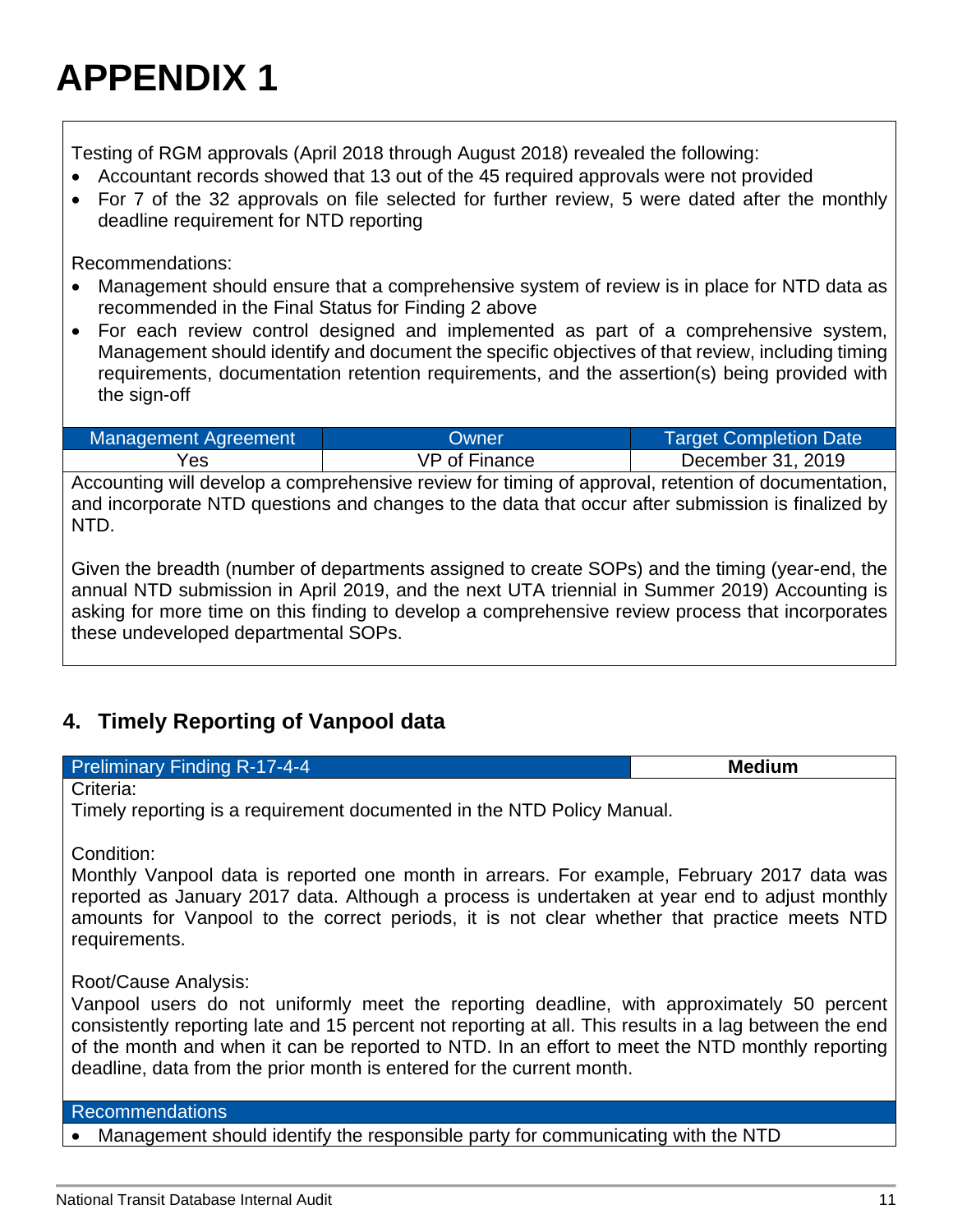- The responsible party should inquire with NTD about the Vanpool reporting process to determine if it satisfies NTD standards or whether UTA can receive a waiver covering the Vanpool reporting process
- If UTA is not in compliance and no waiver may be granted UTA should assess how to improve reporting timeliness, with feedback from the NTD as needed, until the process is deemed compliant

Management Agreement National Completion Date Completion Date Yes Special Services Program Manager | September 30, 2017

Vanpool management will inquire with the UTA NTD representatives to contact NTD regarding the existing ridership reporting process. This includes identifying if current practices are acceptable with NTD or receiving waivers and/permission to continue with the current practice of vanpool ridership reporting. If current practices are considered to be unacceptable with NTD, management will work to identify changes to existing ridership reporting processes in order to become complaint with NTD reporting requirements.

Final Status **Low**

The Vanpool Manager did inquire with the NTD Analyst regarding UTA practices for Vanpool reporting. The NTD Analyst's response reiterated the NTD policy requirement was that Vanpool data be reported by the end of the following month. UTA continued to report monthly data one month behind (e.g. September Vanpool data is reported as October). There was a process undertaken by the Accountant to correct the monthly reporting at year end, however, the NTD had not granted a waiver for UTA's Vanpool reporting methods, including the year end adjustment. Therefore the risk remains that UTA's non-compliance with NTD reporting may damage UTA's reputation or lead to reduced FTA funding consideration.

It is recommended that Vanpool management review their NTD reporting process to determine if timely reporting can be achieved through technology or more effective sampling and estimation techniques.

| Management Agreement                                   | Owner                                                                                                | <b>Target Completion Date</b> |
|--------------------------------------------------------|------------------------------------------------------------------------------------------------------|-------------------------------|
| Yes                                                    | <b>Coordinated Mobility Manager</b>                                                                  | December 31, 2019             |
|                                                        | Currently, the Vanpool NTD process is to report the data as soon as it is available, however, due to |                               |
|                                                        | the reliance on the self-reporting of the Vanpool customers the process causes a delay. Prior to     |                               |
|                                                        | finalizing the annual NTD submission it is the standard procedure to correct all the monthly Vanpool |                               |
|                                                        | reporting for the year so that the annual report is corrected for Vanpool monthly reporting prior to |                               |
| the certification given by the UTA Executive Director. |                                                                                                      |                               |

Vanpool management discussed the NTD reporting issue with the NTD Analyst as well as the regional FTA representative noting that the NTD does not have any systems or procedures in place to make an exception for when Vanpool data is entered. We will review our process to determine if a more timely NTD reporting deadline can be achieved, however, the Vanpool department has a number of priorities in carrying out new initiatives including implementing new billing software, maintenance and tracking systems, and a new fuel card system as well as addressing other audit risks identified.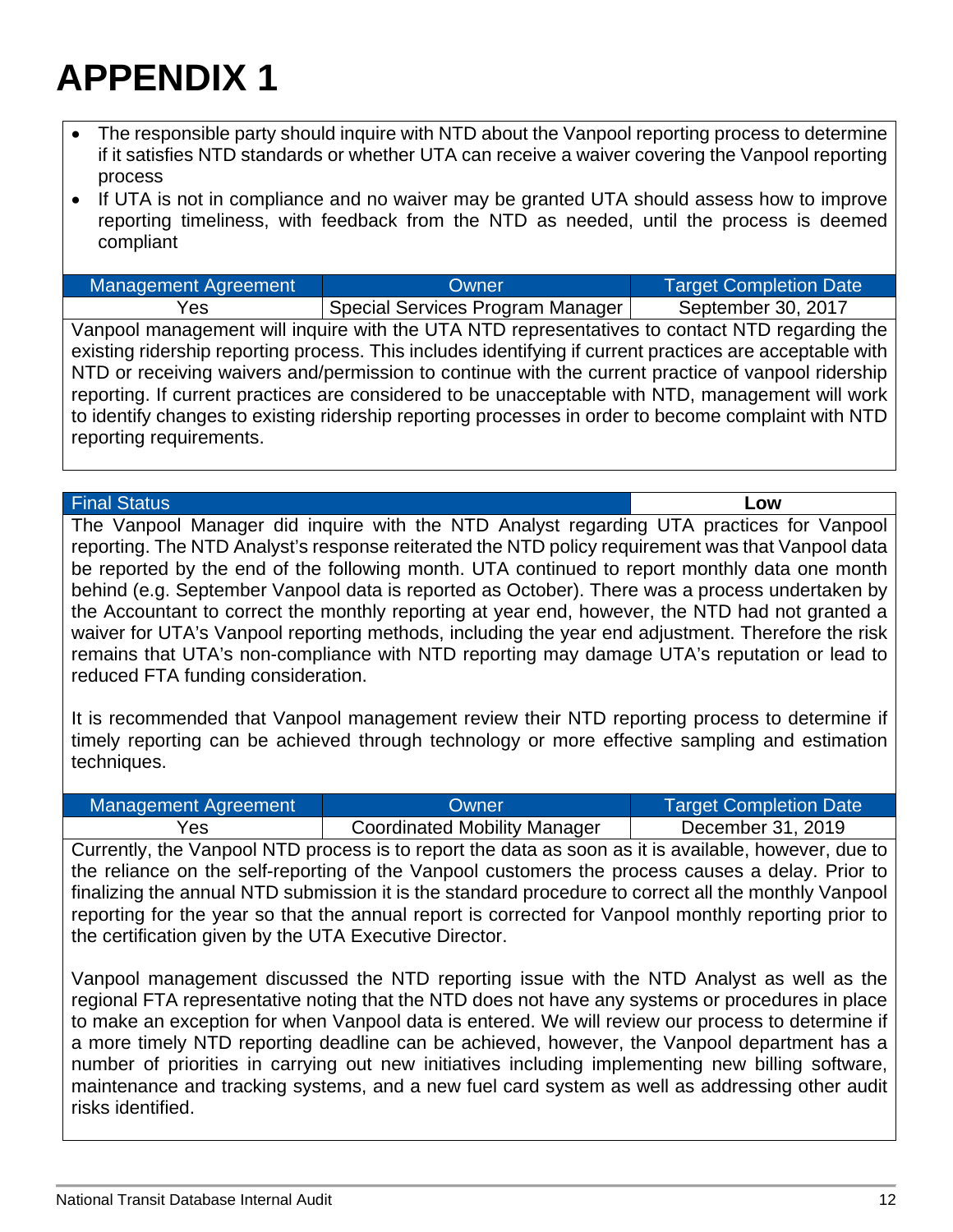### <span id="page-13-0"></span>**5. Close-out Period**

#### **Preliminary Finding R-17-4-5 Medium Medium**

Criteria:

NTD allows a two and half month revision period after the annual reporting due date, which ends on the 'Close-out' date. During the revision time, reporting transit agencies work with NTD analysts to ensure that data is accurate per NTD requirements. Due to additional requirements of quality assurance performed by the NTD later in the Closeout period, self-identified inaccuracies are best revised with the NTD Analyst within one month of the annual reporting date. Additional changes are still possible up to July 15<sup>th</sup> but may become increasingly difficult to make.

#### Condition:

UTA has utilized the revision period to correct issues identified by the NTD analyst. However, UTA does not have a formal, documented process to address those situations where UTA becomes aware that information submitted on April 30 needs to be revised.

#### Root/Cause Analysis:

Responsibility to monitor changes in data, such as operating expenses, after the annual report due date and prior to the close-out date has not been assigned. Additionally, responsibility to assess NTD reporting for completeness, accuracy, and reasonableness, and to communicate changes to the NTD analyst as needed has not been documented.

#### Recommendations

The extent of reviews put in place by management should include an assessment to determine whether NTD reported information agrees to external and internal report templates and source documentation, by an individual other than the employee that recorded the information on the NTD. If documentation is missing or information does not agree between the reporting templates and source documentation, the review should include an investigation of the underlying causes. For issues where a clear remedy is not apparent, the NTD Analyst's assistance should be sought. Management should also consider using the period between April 30 and May 31 to correct any selfidentified inaccuracies with the NTD Analyst as the NTD does make this period available for such a purpose.

| Management Agreement | Owner                | Target Completion Date |
|----------------------|----------------------|------------------------|
| Yes                  | <b>VP of Finance</b> | August 31, 2017        |

Finance and departments exercise a great deal of care in preparing and entering NTD data prior to the April 30 NTD reporting deadline. In addition to the changes in items 1 through 4 above, we will include in the internal NTD Responsibility Reference Guide a requirement that departments have an employee double check information entered into the NTD system prior to UTA's April 30 submittal and that discrepancies be reported immediately to their RGM, Vice-President, or Chief Officer and the Accounting and Data Analyst. The NTD Responsibility Reference Guide will also describe the process to be used to report to NTD's analyst any discrepancies discovered after April 30.

#### Final Status **Low**

During field work IA noted that after the April 30<sup>th</sup> submittal date there was evidence of coordination between the appointed UTA point of contact and the NTD Analyst to correct self-identified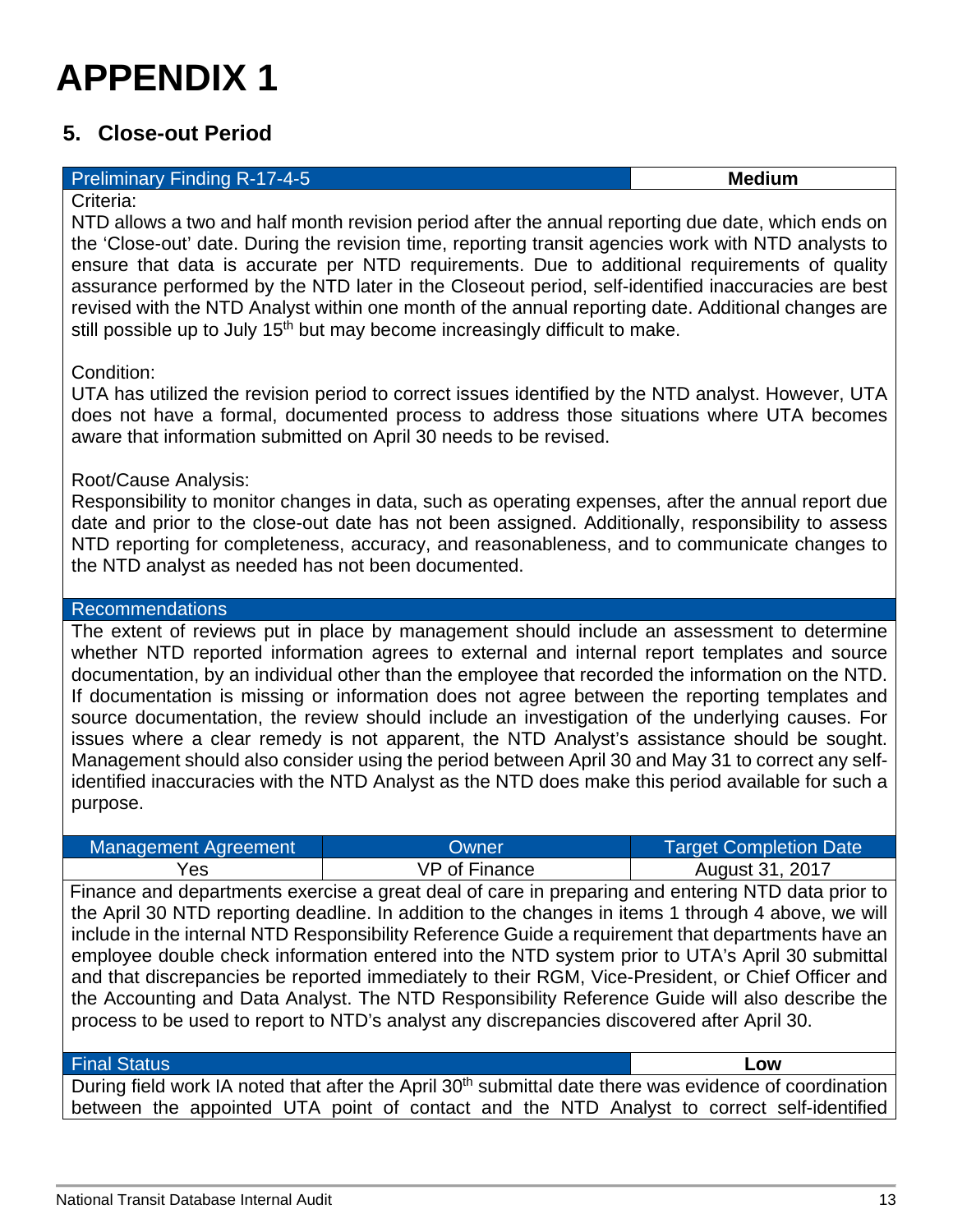inaccuracies discovered. IA notes that this is consistent with the draft NTD Policy assignment of NTD communication.

However, neither the draft Policy nor the draft SOP identified how to communicate self-identified inaccuracies to the NTD Analyst when there is still an open window to do so. In conjunction with the absence of a comprehensive review and validation process of NTD data previously identified in finding 2, the lack of a documented process to report self-identified inaccuracies after the submission date increased the overall risk of inaccurate NTD reporting.

It is recommended that management documents the process for reporting self-identified inaccuracies after the submission date.

| Management Agreement                                | Owner                                                                                                   | <b>Target Completion Date</b> |
|-----------------------------------------------------|---------------------------------------------------------------------------------------------------------|-------------------------------|
| Yes                                                 | VP of Finance                                                                                           | December 31, 2019             |
| after a comprehensive framework is created in 2019. | Accounting will incorporate an officially method of reporting inaccuracy to all the responsible parties |                               |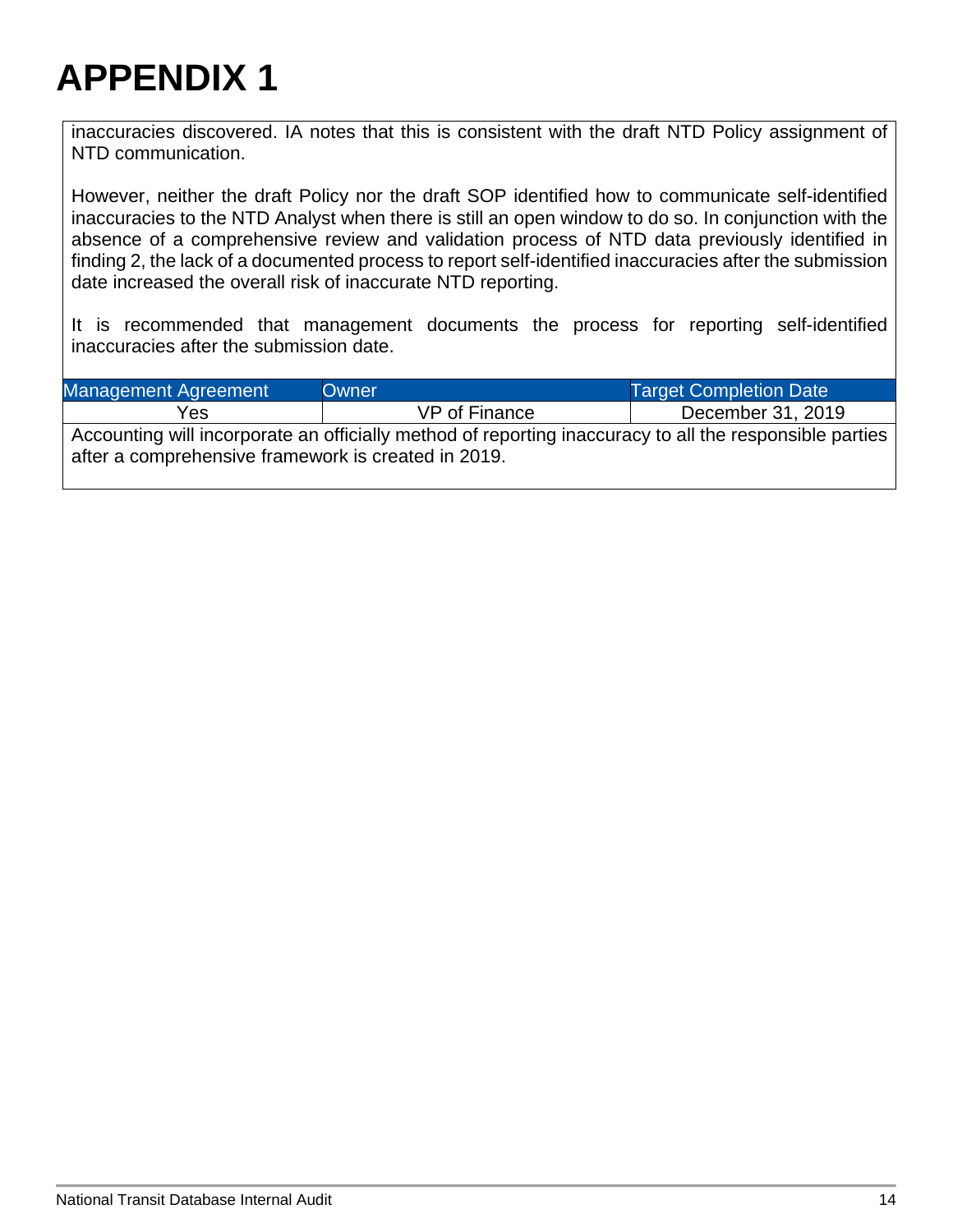# **REPORT RATING MATRICES**

# **OVERALL REPORT RATING**

The overall report ratings are defined as follows, applicable to the audit scope as defined

| <b>Descriptor</b>                 | <b>Guide</b>                                                                                                                                                       |
|-----------------------------------|--------------------------------------------------------------------------------------------------------------------------------------------------------------------|
| <b>Fully effective</b>            | Controls are as good as realistically possible, both well-designed<br>and operating as well as they can be.                                                        |
| <b>Substantially</b><br>effective | Controls are generally well designed and operating well but some<br>improvement is possible in their design or operation.                                          |
| <b>Partially effective</b>        | Controls are well designed but are not operating that well.<br><b>OR</b><br>While the operation is diligent, it is clear that better controls could<br>be devised. |
| <b>Largely ineffective</b>        | There are significant gaps in the design or in the effective operation<br>of controls – more could be done.                                                        |
| <b>Totally ineffective</b>        | Virtually no credible controls relative to what could be done.                                                                                                     |

### **DETAILED FINDING PRIORITY RATING**

| <b>Descriptor</b>  | <b>Guide</b>                                                                                                                                                                                                                                                                                                              |  |  |
|--------------------|---------------------------------------------------------------------------------------------------------------------------------------------------------------------------------------------------------------------------------------------------------------------------------------------------------------------------|--|--|
| <b>High</b>        | Matters considered being fundamental to the maintenance of<br>internal control or good corporate governance. These matters<br>should be subject to agreed remedial action within three months.                                                                                                                            |  |  |
| <b>Medium</b>      | Matters considered being important to the maintenance of internal<br>control or good corporate governance. These matters should be<br>subject to agreed remedial action within six months.                                                                                                                                |  |  |
| Low                | Matters considered being of minor importance to the maintenance<br>of internal control or good corporate governance or that represents<br>an opportunity for improving the efficiency of existing processes.<br>These matters should be subject to agreed remedial action and<br>further evaluation within twelve months. |  |  |
| <b>Implemented</b> | Management action has been taken to address the risk(s) noted in<br>the audit finding.                                                                                                                                                                                                                                    |  |  |